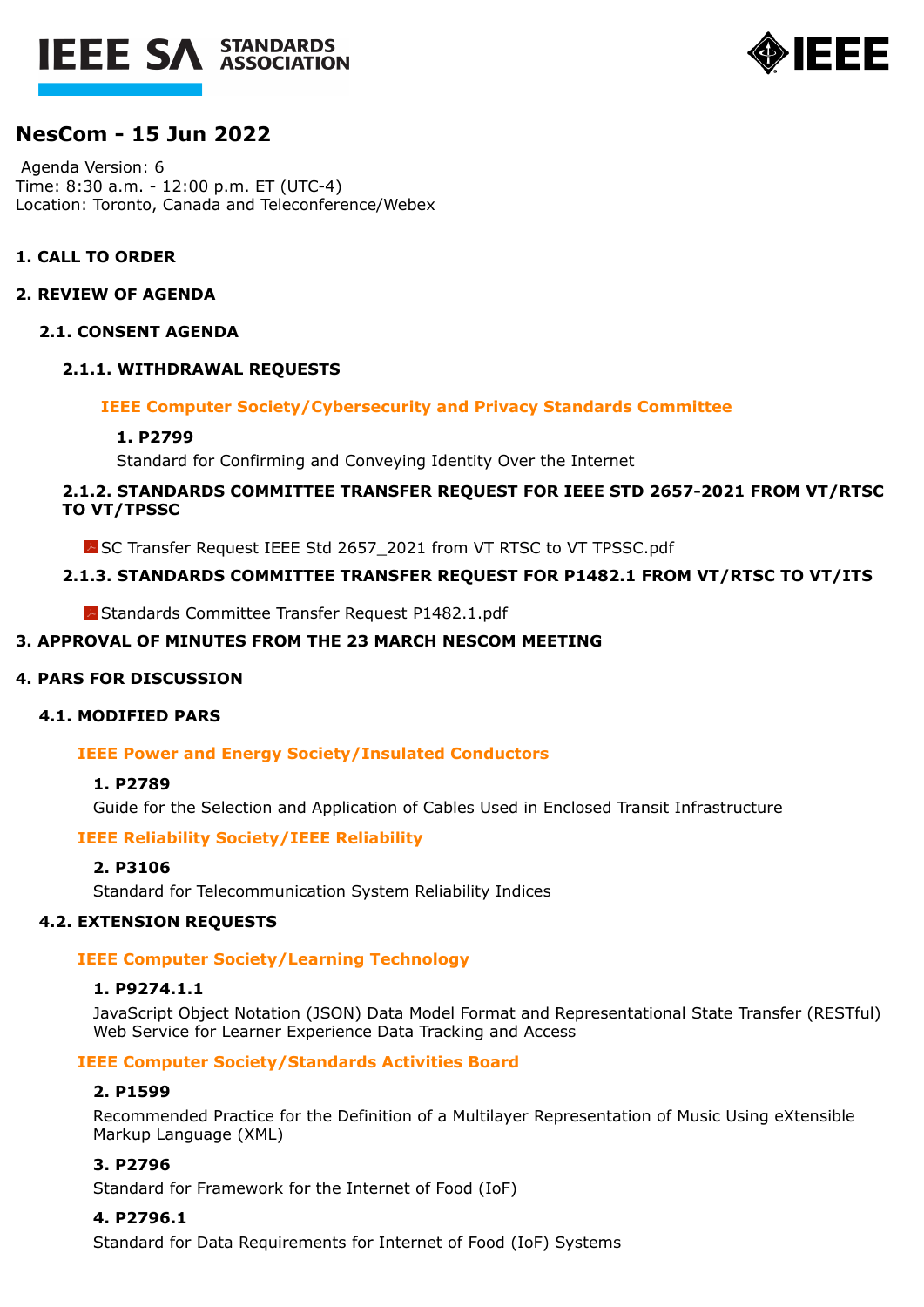# **[5. P279](https://development.standards.ieee.org/myproject-web/app#/viewpar/6660)6.2**

Standard for Data Exchange Architecture and Interface Requirements for Internet of Food (IoF) Systems

# **IEEE Computer Society/Test Technology**

### **[6. P168](https://development.standards.ieee.org/myproject-web/app#/viewpar/6360)7.2**

Standard for Describing Analog Test Access and Control

## **[7. P24](https://development.standards.ieee.org/myproject-web/app#/viewpar/6359)27**

Standard for Analog Defect Modeling and Coverage

#### **IEEE Engineering in Medicine and Biology Society/Standards Committee**

### **[8. P27](https://development.standards.ieee.org/myproject-web/app#/viewpar/6645)95**

Standard for Shared Analytics Across Secure and Unsecured Networks

#### **IEEE Power and Energy Society/Insulated Conductors**

#### **[9. P27](https://development.standards.ieee.org/myproject-web/app#/viewpar/6602)89**

Guide for the Selection and Application of Cables Used in Transit Infrastructure

**IEEE Power and Energy Society/Power System Communications and Cybersecurity**

#### **[10. P18](https://development.standards.ieee.org/myproject-web/app#/viewpar/5419)15**

Standard for Electric Power Systems Communications-Distributed Network Protocol (DNP3)

### **[11. PC37.11](https://development.standards.ieee.org/myproject-web/app#/viewpar/6127)8.2**

Standard for Synchrophasor Data Transfer for Power Systems

#### **IEEE Power and Energy Society/Transformers**

#### **[12. PC57.1](https://development.standards.ieee.org/myproject-web/app#/viewpar/6523)68**

Guide for Low Frequency Dielectric Testing for Distribution, Power and Regulating Transformers

#### **4.3. NEW PARS**

### **IEEE Communications Society/Access and Core Networks Standards Committee**

### **[1. P194](https://development.standards.ieee.org/myproject-web/app#/viewpar/9769)2.1**

Standard for Massive Multiple Input Multiple Output (MIMO) Architectural Framework

**IEEE Communications Society/Virtualized and Software Defined Networks, and Services Standards Committee**

#### **[2. P19](https://development.standards.ieee.org/myproject-web/app#/viewpar/9872)43**

Standard for Post-Quantum Network Security

### **IEEE Computer Society/Artificial Intelligence Standards Committee**

# **[3. P31](https://development.standards.ieee.org/myproject-web/app#/viewpar/9978)81**

Standard for Trusted Environment Based Cryptographic Computing

### **[4. P31](https://development.standards.ieee.org/myproject-web/app#/viewpar/9979)87**

Guide for Framework for Trustworthy Federated Machine Learning

### **IEEE Computer Society/Blockchain and Distributed Ledgers**

### **[5. P32](https://development.standards.ieee.org/myproject-web/app#/viewpar/9950)24**

Standard for Blockchain-based Green Power Identification Application

### **[6. P32](https://development.standards.ieee.org/myproject-web/app#/viewpar/9949)25**

Standard for Using Blockchain in Low Carbon Zones Evaluation

### **[7. P32](https://development.standards.ieee.org/myproject-web/app#/viewpar/10002)26**

Standard for Trusted Data Circulation based on Blockchain and Distributed Ledger Technologies (DLT)

### **IEEE Computer Society/Data Compression Standards Committee**

# **[8. P294](https://development.standards.ieee.org/myproject-web/app#/viewpar/10010)1.2**

Standard for Application Programming Interface (API) of Deep Learning Inference Engine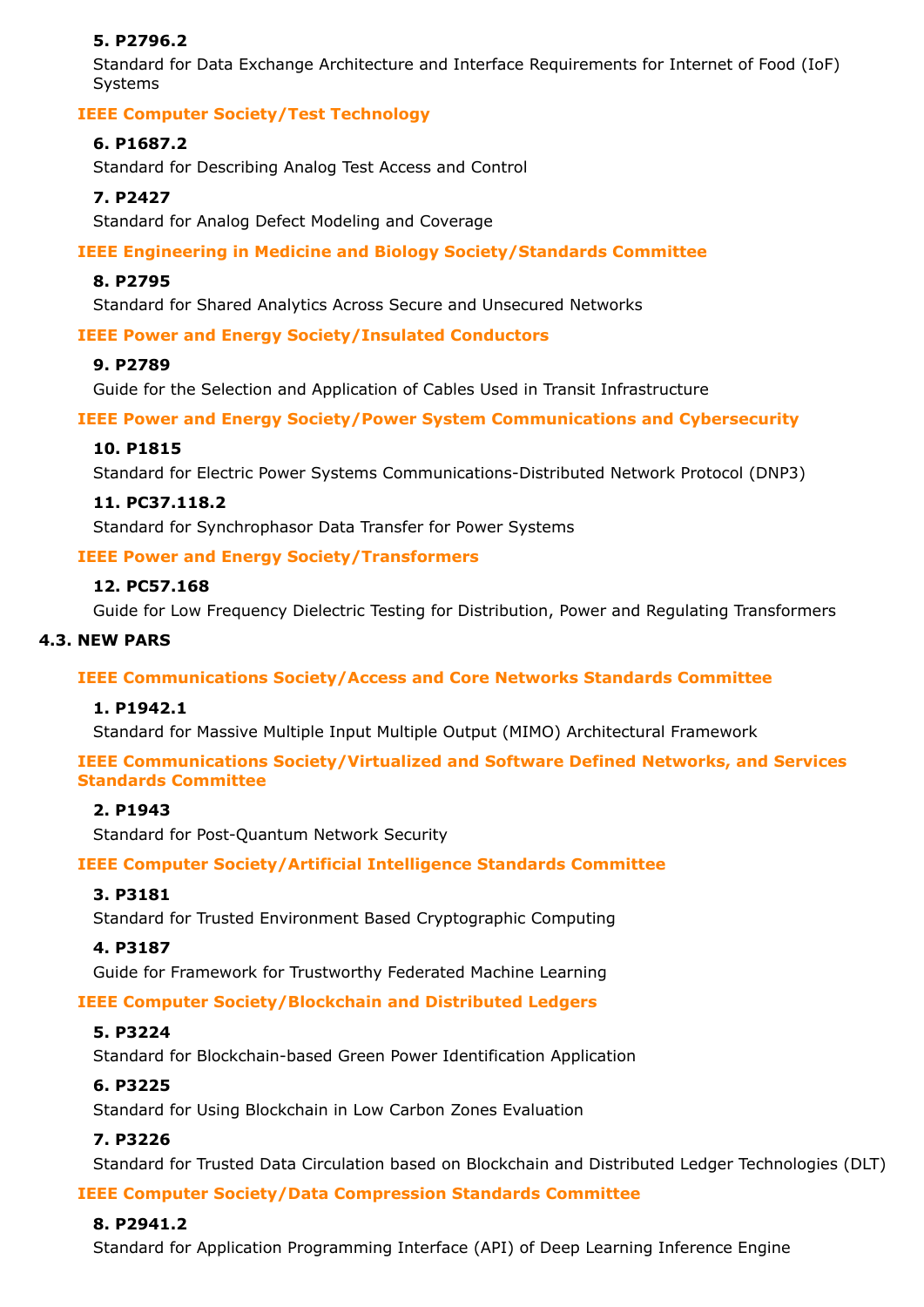## **[9. P31](https://development.standards.ieee.org/myproject-web/app#/viewpar/10008)84**

Standard for Data Framework for Autonomous Driving

### **IEEE Computer Society/Design Automation**

# **[10. P31](https://development.standards.ieee.org/myproject-web/app#/viewpar/9816)64**

Standard for Security Annotation for Electronic Design Integration

**IEEE Computer Society/Smart Manufacturing Standards Committee**

#### **[11. P31](https://development.standards.ieee.org/myproject-web/app#/viewpar/9981)79**

Recommended Practice for Digital Mines Construction

### **[12. P31](https://development.standards.ieee.org/myproject-web/app#/viewpar/9988)80**

Guide for Mould Management Based on Internet of Things and Cloud Computing

**IEEE Engineering in Medicine and Biology Society/Standards Committee**

#### **[13. P31](https://development.standards.ieee.org/myproject-web/app#/viewpar/9940)73**

Standard for Endocrine Disrupting Chemical Hazard Labelling

**IEEE Industrial Electronics Society/Industrial Electronics Society Standards Committee**

#### **[14. P280](https://development.standards.ieee.org/myproject-web/app#/viewpar/10005)5.4**

Standard for Edge Collaboration Protocols for Federated Learning

#### **[15. P31](https://development.standards.ieee.org/myproject-web/app#/viewpar/9977)78**

Standard for General Requirements and Protocols for Software-defined Physical Layer of Wireless Backscatter Networks

#### **IEEE Photonics Society/Standards Committee**

#### **[16. P31](https://development.standards.ieee.org/myproject-web/app#/viewpar/10013)86**

Standard for a Port Interface Representing Photonic Signals Using Simulation Program with Integrated Circuit Emphasis (SPICE)-class Circuit Simulators

#### **IEEE Robotics and Automation Society/Standing Committee for Standards**

#### **[17. P31](https://development.standards.ieee.org/myproject-web/app#/viewpar/9969)77**

Standard for the Framework of Modularity for Robotically Assisted Surgical System

**IEEE Vehicular Technology Society/High Speed Train and Maglev Standards Committee**

### **[18. P31](https://development.standards.ieee.org/myproject-web/app#/viewpar/9664)43**

Standard for Electrical Transmission System for Short Stator Magnetic Levitation Vehicle

**IEEE Vehicular Technology Society/Traction Power Systems Standards Committee**

#### **[19. P31](https://development.standards.ieee.org/myproject-web/app#/viewpar/9911)75**

Guide for Stray Current Corrosion Mitigation for Direct Current (DC) Rail Transit Systems

# **4.4. PARS FOR THE REVISION OF STANDARDS**

#### **IEEE Computer Society/Standards Activities Board**

# **[1. P168](https://development.standards.ieee.org/myproject-web/app#/viewpar/9996)0.2**

Standard for Environmental Assessment of Imaging Equipment

### **[2. P168](https://development.standards.ieee.org/myproject-web/app#/viewpar/10000)0.3**

Standard for Environmental Assessment of Televisions

#### **IEEE Computer Society/Test Technology**

# **[3. P114](https://development.standards.ieee.org/myproject-web/app#/viewpar/9920)9.1**

Standard for Test Access Port and Boundary-Scan Architecture

**IEEE Industry Applications Society/Industrial & Commercial Power Systems Standards Development Committee**

#### **[4. P300](https://development.standards.ieee.org/myproject-web/app#/viewpar/9819)4.1**

Recommended Practice for the Application of Instrument Transformers in Industrial and Commercial Power Systems